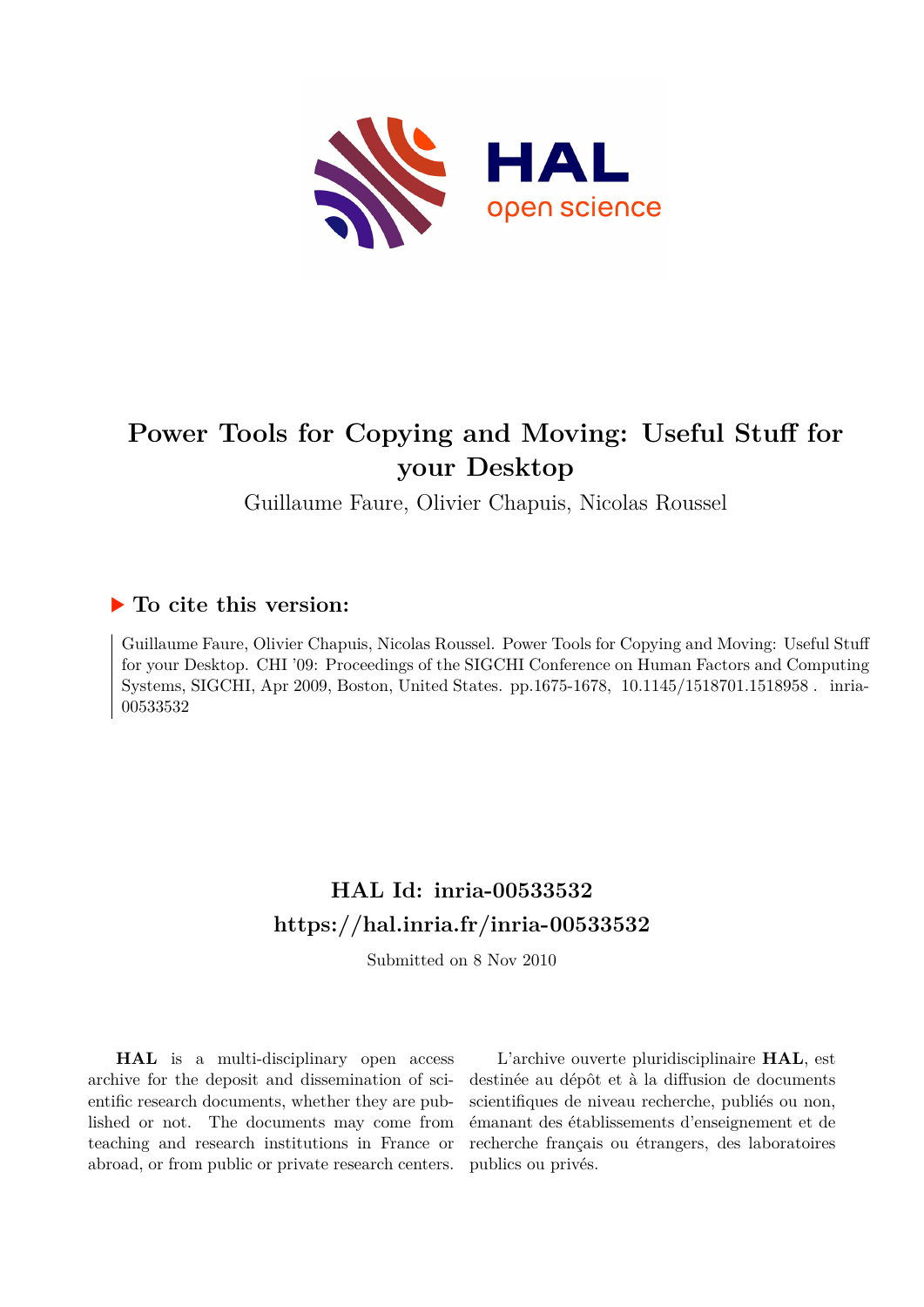# **Power Tools for Copying and Moving: Useful Stuff for your Desktop**

Guillaume Faure<sup>1,2</sup> Olivier Chapuis<sup>1,2</sup> Nicolas Roussel<sup>1,2</sup> {gfaure | chapuis | roussel}@lri.fr

<sup>1</sup>LRI - Univ. Paris-Sud & CNRS<br>Orsay, France

<sup>2</sup>INRIA Orsay, France

# **ABSTRACT**

Copy and move operations have long been supported by interactive desktops through various means. But the growing number of on-screen objects makes these means harder to use. In this note, we present new tools and techniques to enhance the existing ones: a selection, copy and drag history manager; two techniques to expose the user's desk and leaf through stacks of overlapping windows; and a technique that integrates the previous two with conventional drag-anddrop.

# **ACM Classification Keywords**

H.5.2 [Information interfaces and presentation]: User interfaces - Graphical user interfaces.

## **Author Keywords**

Copy-and-paste, Cut-and-paste, Drag-and-drop.

### **INTRODUCTION**

The ability to copy and move data from one window to another plays an essential part in the creativity and productivity of interactive desktop users, supporting the creation of new data from various sources. Over the years, *copy-and-paste* and *cut-and-paste* emerged as standard paradigms for these operations both following the same four-steps procedure: the user first selects one or more object(s), activates the  $_{\rm copy}$  or cut command, specifies the destination and then activates the paste command. Various techniques support this *copyor-move* action sequence, such as keyboard shortcuts, popup menus and drag-and-drop [\[4\]](#page-4-0).

Keyboard shortcuts and popup menus dissociate the four steps of the sequence, allowing to intertwine them with other actions. This supports complex navigation tasks between the source and target locations and last-minute arrangements before pasting data. A typical problem, though, is that users often get distracted by intermediary actions and forget their initial plan. Some actions might also interfere with the pending copy or move operation. In the X Window system for example, a middle button press pastes the current selection.

G. Faure, O. Chapuis and N. Roussel. Power Tools for Copying and Moving: Useful Stuff for your Desktop. In CHI '09: Proceedings of the SIGCHI Conference on Human Factors and Computing Systems, pages 1675-1678, ACM, April 2009. Authors Version

Although very efficient, this makes it far too easy to lose data to be copied on the way to the destination [\[4\]](#page-4-0).

Drag-and-drop combines the last three actions of *copy-ormove* in a single, continuous, direct manipulation technique. It provides a clear visual feedback of the operation reinforced by the tension of the finger holding down the mouse button. This tension reminds the user that (s)he is in a temporary state and makes syntax and mode errors virtually impossible. But it also has some drawbacks. First, dragging is known to be slower and more error prone than pointing. Additionally, dropping errors can be difficult to correct. The necessity to hold down a mouse button seriously limits the interaction techniques usable for auxiliary tasks during the drag. Lastly, the semantics of the drop action is often unclear to the user (copy or move?), as it depends on the source and target objects.

*Copy-or-move* techniques were designed at a time where users had relatively few windows on screen. But today's screens are often literally filled with windows themselves filled with objects to copy and destinations to move them to. This often imposes complex navigation tasks between or inside windows and increases the risk of dropping errors. It also increases the number of auxiliary tasks users might want to perform and thus the risk they might forget their initial plan or lose selected or copied data. Existing techniques quickly show their limitations in this context. Conventional drag-and-drop is difficult to use between overlapping windows, for example, and dragging icons from or to the *desk*[1](#page-1-0) is usually problematic.

Clipboard managers have been proposed to allow users to retrieve previously copied objects in arbitrary order, but interviews suggest these tools remain rarely used [\[4\]](#page-4-0). New window management techniques accessible through keyboard shortcuts and time-based interactions have been added to some systems to facilitate navigation during drag-and-drop operations, e.g. *Expose´* and the *spring-loaded folders* on OS X. But little work has been done by the HCI community on this problem. Two notable exceptions are the Fold n' Drop [\[5\]](#page-4-1) and Boomerang [\[9\]](#page-4-2) techniques, the former making it possible to leaf through windows during the drag-and-drop operation and the latter providing ways to suspend it and resume it later.

<span id="page-1-0"></span><sup>&</sup>lt;sup>1</sup>we will use this term to refer to the working area in the background of the screen that contains icons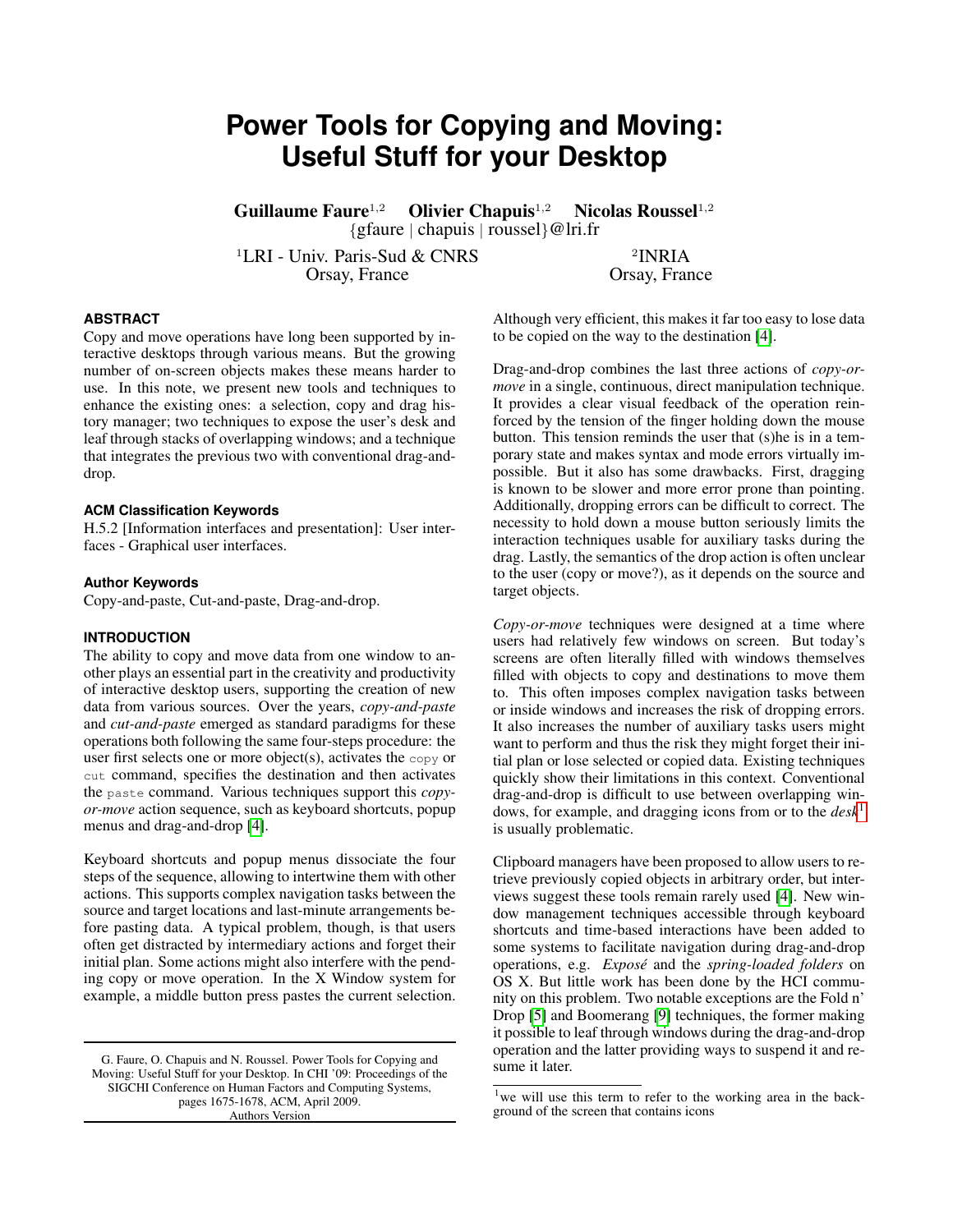In this note, we present several new tools and techniques designed to facilitate *copy-or-move* interactions in modern desktop environments, namely:

- a history tool that provides quick and integrated access to data previously selected, copied or dragged;
- *desk pop*, a technique that brings the user's desk in the foreground while keeping other windows visible;
- *stack leafing*, a technique to leaf through stacks of nonoverlapping windows;
- a gesture-based trailing widget that integrates *desk pop* and *stack leafing* with conventional drag-and-drop

These tools and techniques have been implemented using Metisse [\[3\]](#page-4-3) and tested with real applications. This imposed some constraints that would have been easy to avoid in simple demonstration prototypes. This was probably the biggest challenge we faced, one that is often underestimated in this type of work. We believe this approach is extremely useful in the sense that it provides some ecological validity to our design.

#### **SELECTION, COPY AND DRAG HISTORY MANAGEMENT**

Although the services they provide seem valuable, clipboard managers remain rarely used. We believe the main reason for this is that these tools break the user's regular interaction flow. Pasting from a clipboard manager typically follows the following steps: 1) pop-up the history list; 2) select the desired item in the list using the mouse or keyboard; 3) paste using one of the usual techniques. The interaction that brings up the history menu is critical: it needs to be carefully designed if one doesn't want to break the user's workflow. Unfortunately, existing clipboard managers tend to use complex keyboard shortcuts, e.g. with two modifiers, or icons and menus placed on the borders of the screen which cause a switch of attention and may require significant mouse travel.

As already mentioned, dragging is error prone and conventional drag-and-drop does not provide any particular mechanism to recover from dropping errors. A user who just accidentally released the mouse button while dragging a file icon over a set of folders may not even know where the icon actually went. On most systems in this case, an undo command can put the icon back in its original place. However, what the user most probably wants is to properly complete the dragand-drop operation, not to cancel it. What is needed is thus the ability to resume or continue a drag-and-drop operation, i.e. to easily recapture objects that have been dropped.

We have implemented a history tool that keeps track of all copy and drag operations. In order to support the copy-onselection feature of X Window, this tool also keeps track of all selections. Selection, copy and drag histories are available as three separate scrollable menus (Figure [1\)](#page-2-0). The interactions used to bring up these menus were carefully chosen to be as consistent as possible with the interaction flow of the corresponding copy-or-move mechanisms.

We used time in a way similar to Hinckley et al's Timeout delimiter [\[7\]](#page-4-4) to smoothly integrate new interaction techniques with existing ones. A timeout was used in our imple-



<span id="page-2-0"></span>Figure 1. Sample selection history menu.

mentations to differentiate regular mouse and keyboard interaction handled by applications from special window system commands to be handled by the windowing system. The benefit of this approach is that it allows us to augment the expressive power of common interaction sequences with minimal impact on standard event handling mechanisms and in a way that preserves a clean separation between applications and the window system. The state machine shown in Figure [2](#page-2-1) illustrates this in the case of mouse interaction.



<span id="page-2-1"></span>Figure 2. Timed-interactions allow a clear distinction between application level and window system interactions. Feedback is provided as the user crosses the boundary between these two levels. "Cancel Press" denotes a press on any another mouse button.

The copy history menu can be brought on screen by issuing a long  $Ctr1-V$ , i.e. pressing these keys for more than 250 ms, extending the well established pasting shortcut. Users can then cycle through the menu items by repeatedly pressing the  $V$  key while holding down the  $C$ trl key the way Atl-Tab cycles between windows. They can also navigate in the menu using the mouse or arrow keys. Pressing C or Esc cancels the menu, while releasing the Ctrl key triggers the paste command.

A long click on the middle mouse button (250 ms timeout) brings up the selection-history menu, taking advantage of the user's familiarity with the primary-selection pasting command issued by a middle mouse button click in X Window systems. Users can navigate this menu using the mouse and paste any of its items by simply clicking on it. They can also drag an item out of it to initiate a drag-and-drop operation.

Application level commands are usually accessible through a contextual menu triggered by a right click. Our system allows the use of long right clicks or long presses along with gestures to activate window system level commands, e.g. application launching. For instance, a long right click brings up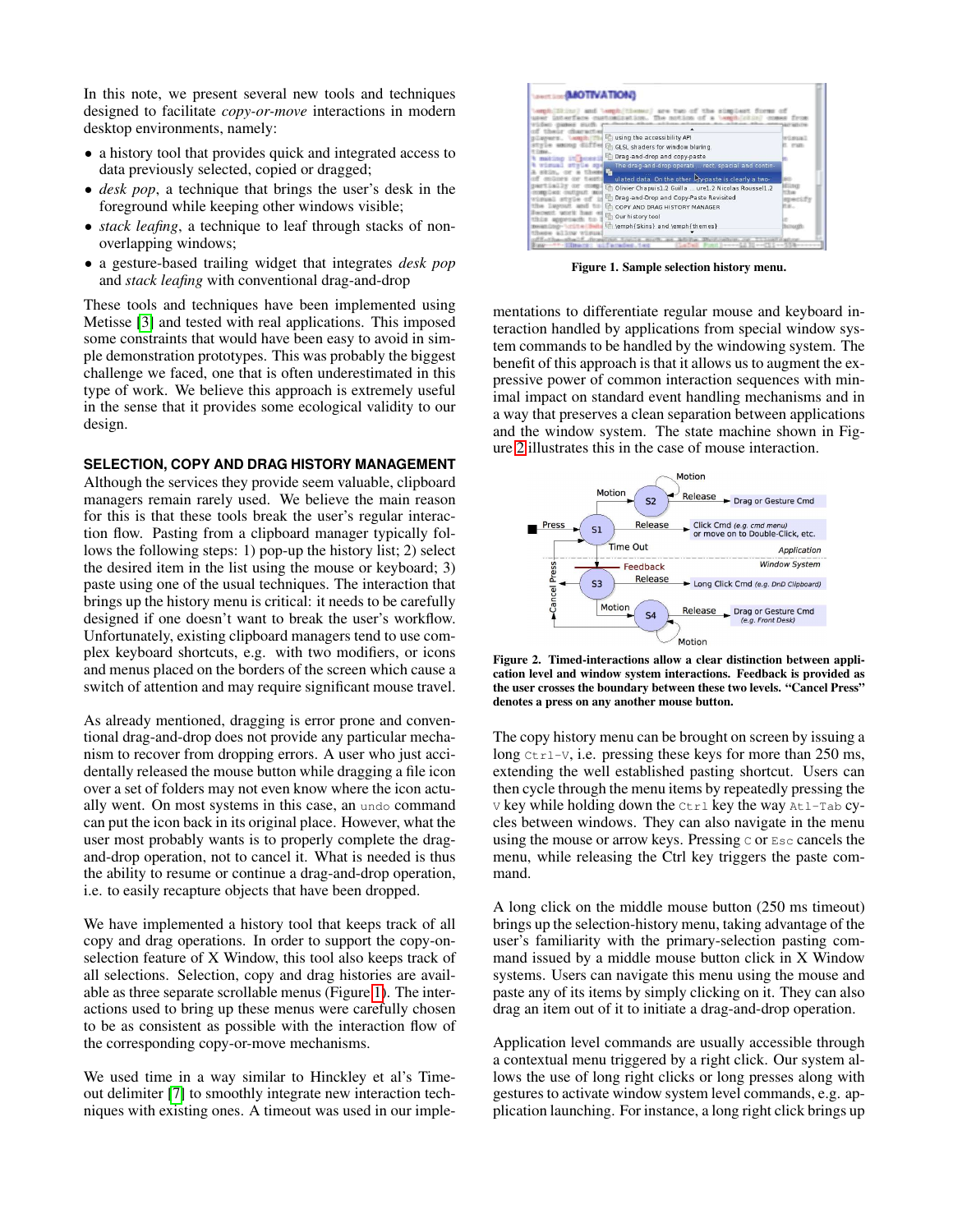the drag history menu. It operates like the selection-history menu except that clicking on an item starts a button-free drag-and-drop instead of pasting it. In that mode, the drop operation is triggered by a left click. An interesting aspect of our drag history mechanism is that it can be used to handle multiple interrupted drag-and-drop operations, providing a partial reification of the Boomerang technique [\[9\]](#page-4-2): dragging objects only a few pixels away is enough to insert them in the history list from which they can be later retrieved at a convenient time and place.

A keystroke level analysis reveals that our clipboard history implementation is at least 30% faster than traditional clipboard managers like Klipper. The application-specific Office Clipboard that automatically pops up when the paste operation is available at the insertion point is 18% faster. But our implementation offers two clear advantages: 1) it is implemented at the system level, making it application agnostic; 2) all interactions with our history tool happen at the users' locus of attention, e.g. insertion point or mouse pointer, preserving their workflow.

In order to evaluate our timeout values, we analyzed middle and right button press-release sequences recorded from nine Linux users in their everyday use of a computer [\[2\]](#page-4-5). The analyzed logs include 32,571 middle clicks and 65,980 right clicks (among 1,473,029 clicks). We considered the 95% quantile of the time between the button press and the action that triggers a drag (a four pixels motion) or the button release. The middle button shows very regular values across all users: a mean and a median of 222 ms and a standard deviation of 44 ms. This confirms that a timeout of 250 ms is a reasonable value. The right button, on the other hand, reveals a wider distribution: a median of 261 ms and a mean of 417 ms with a standard deviation of 310 ms. This lead us to use a default value of 500 ms and indicates that this timeout should be configurable.

### **DESK POP & STACK LEAFING**

A major problem with conventional drag-and-drop is the difficulty or impossibility for the user to navigate to the destination while holding objects. In this section, we present two techniques that make it possible to expose partially overlapped or fully covered windows including the user's desk and a technique that integrates the previous two with conventional drag-and-drop.

# *Desk pop*

The desk is used by many people as a temporary storage location to provide fast access to a variable number of resources. Icons can be grouped on it in specific patterns to facilitate visual searching. Yet a major problem is that it is always displayed in the background and is thus at least partially covered by windows, which most often results in some icons being inaccessible. In order to solve this problem, most systems provide a "Show Desktop" function that temporarily moves all windows away to expose the desk. But this solution is far from ideal since it imposes a radical context change.

Our *desk pop* technique was designed to provide access to icons on the desk while preserving as much as possible of the working context. The general idea is to bring the desk in the foreground and render it in a way that lets the user see both its contents and the windows that previously covered it (Figure [3\)](#page-3-0).



<span id="page-3-0"></span>Figure 3. Desk pop: temporarily bringing the desk to the front while keeping application windows visible.

Our implementation replaces the desk's original background with a semi-transparent black one while preserving the contents original opacity. Windows displayed under the desk are blurred a little to increase icon labels readability [\[1\]](#page-4-6) and continually remind the user that the desk now covers them. Two variants of the *desk pop* technique can be activated by long mouse gestures (Figure [2,](#page-2-1) bottom). In the first one, dragging icons automatically puts the desk back in its original place, allowing the user to drop the icons in a window. In the second one, the system enters a mode where the desk stays in the foreground until the user sends it back.

#### *Stack leafing*

Window navigation is a well known problem in overlappingwindows environments. A noteworthy solution is Apple's Exposé which tiles all opened windows or those of the active application so that they are all visible at once. But as the number of opened windows increases, the legibility of their contents decreases, making them hard to distinguish. Content-aware free-space transparency has been proposed as another solution to view and manipulate hidden content through unimportant regions of overlapping windows [\[8\]](#page-4-7). However, the associated navigation techniques only work for windows close to the mouse cursor.

The *stack leafing* technique we propose is based on a widget that combines generalized scrolling [\[10\]](#page-4-8) and crossing to control the stacking order of layers of non-overlapping windows. This technique has the advantages of minimizing mouse navigation and preserving the size and position of windows while still providing access to all of their content. Layers are created by considering windows in decreasing Z order, i.e. from top to bottom, and creating a new group each time a window overlaps with the current layer. The desk is considered like any other window and is thus the bottom layer of the stack.

The *stack leafing* widget consists of a vertical series of boxes representing the various layers initially displayed under the mouse pointer. Moving the mouse over a box raises the corresponding layer, the *desk pop* technique being used in the